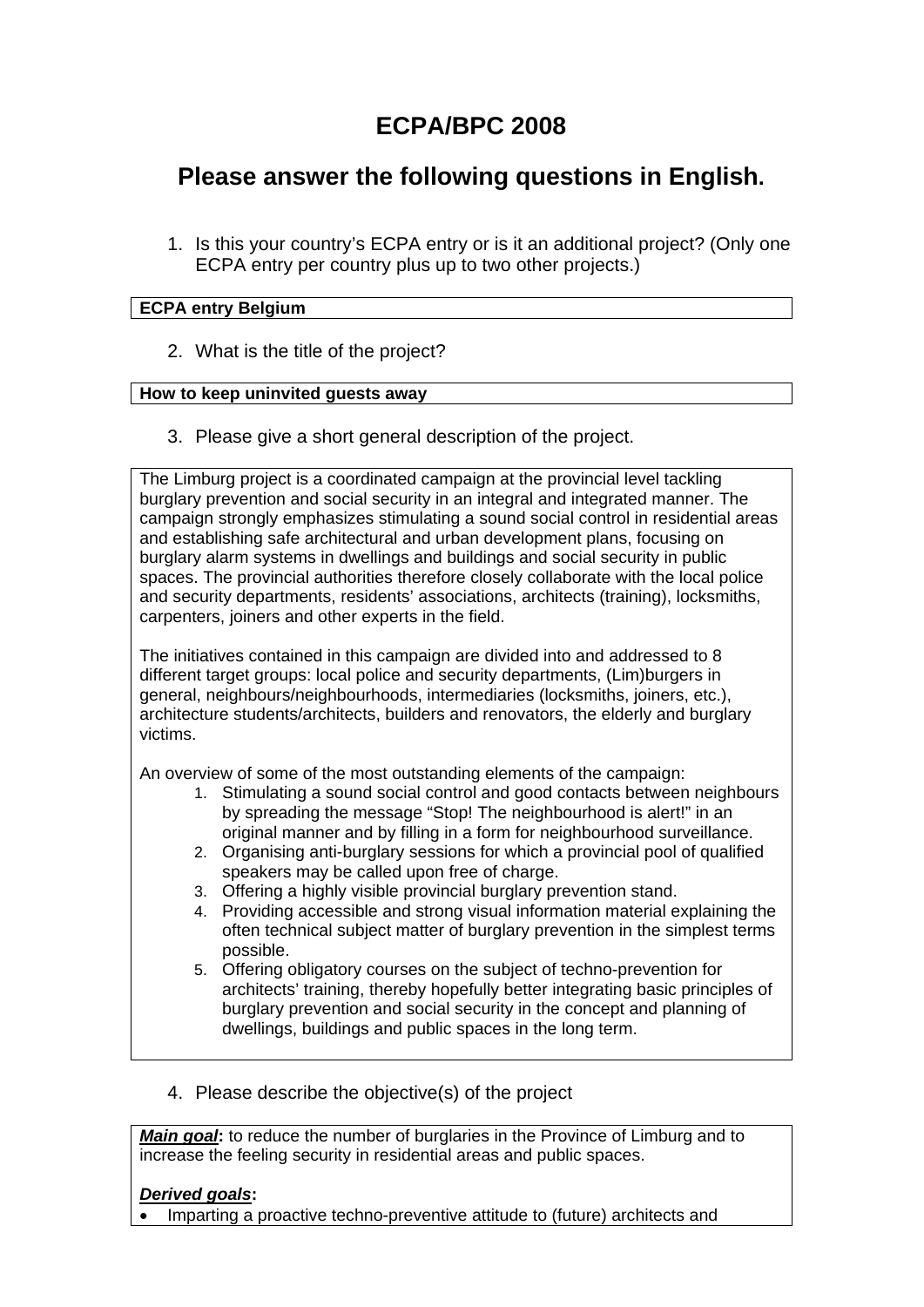encouraging them to draw up secure architectural and urban development plans.

- Stimulating Limburgers to adopt a secure way of living and to (better) protect their home from burglars.
- Stimulating sound social control and good contacts between neighbours in residential areas.
- Motivating Limburgers to apply for free burglary prevention advice.
- If however burglary attempts do occur, considering the increase in the number of prematurely aborted attempts.
- Reducing the subjective feeling of insecurity by providing the right information.
- Motivating and supporting local police and authorities to pay more attention to burglary prevention.
- Informing the Limburgers of all possible burglary prevention measures, existing premiums and fiscal advantages and about what to do after a burglary, etc.
- Paying more attention to the aftercare of burglary victims.

## 5. How was the project implemented?

In 2006, there were 2696 burglaries in Limburg, approximately 20 percent more than in 2005. In 2007, the number of burglaries was nearly the same as the year before.

The Provincial Commission for Criminality Prevention has declared burglary prevention and stimulation of social security its annual theme for 2007 and 2008. Besides repression, we should pay particular attention to the incidence of burglaries, to stimulating secure planning for houses, buildings and public spaces as well as to the aftercare of victims. The police, municipal prevention services and the province are working hard within the commission on these points of particular interest. Because Limburg is a safe and liveable province and it should remain that way.

Thanks to the collaboration of the police, prevention services, different intermediaries (locksmiths, joiners, etc.), architects' training, neighbourhood committees, etc., the elaborated campaign was and is largely implemented within the Limburg province. The campaign is furthermore supported by a steering committee involving all sectors and by a full-time provincial coordinator.

Important for the campaign's success was that:

- 1) the professional partners in the field, on whose efforts the campaign's success mainly depends, were and are involved in and well informed about the campaign;
- 2) Limburgers who (plan to) renovate/construct are made aware and informed on how to act and where and from whom to get help;
- 3) the public at large clearly gets the preventive message.

For the professional target group this meant and means: internal meetings (Security Council, Provincial Police Consultation, Provincial Commission for Criminality Prevention, Provincial Round Table Techno-Prevention), a workshop on 18 March 2008, mailings, etc.

We reach specific target groups by a presence on various fairs, through advertising, mailings, by attaching relevant information to urban development permits, etc.

We reach the public at large by generating the necessary media interest in the campaign, by folders and brochures, by articles and advertising in the media, by broadcasting on local television channels, by online info, etc.

6. Were partners involved in planning and/or development and/or implementation of the project? If so, who were they, and what were their roles?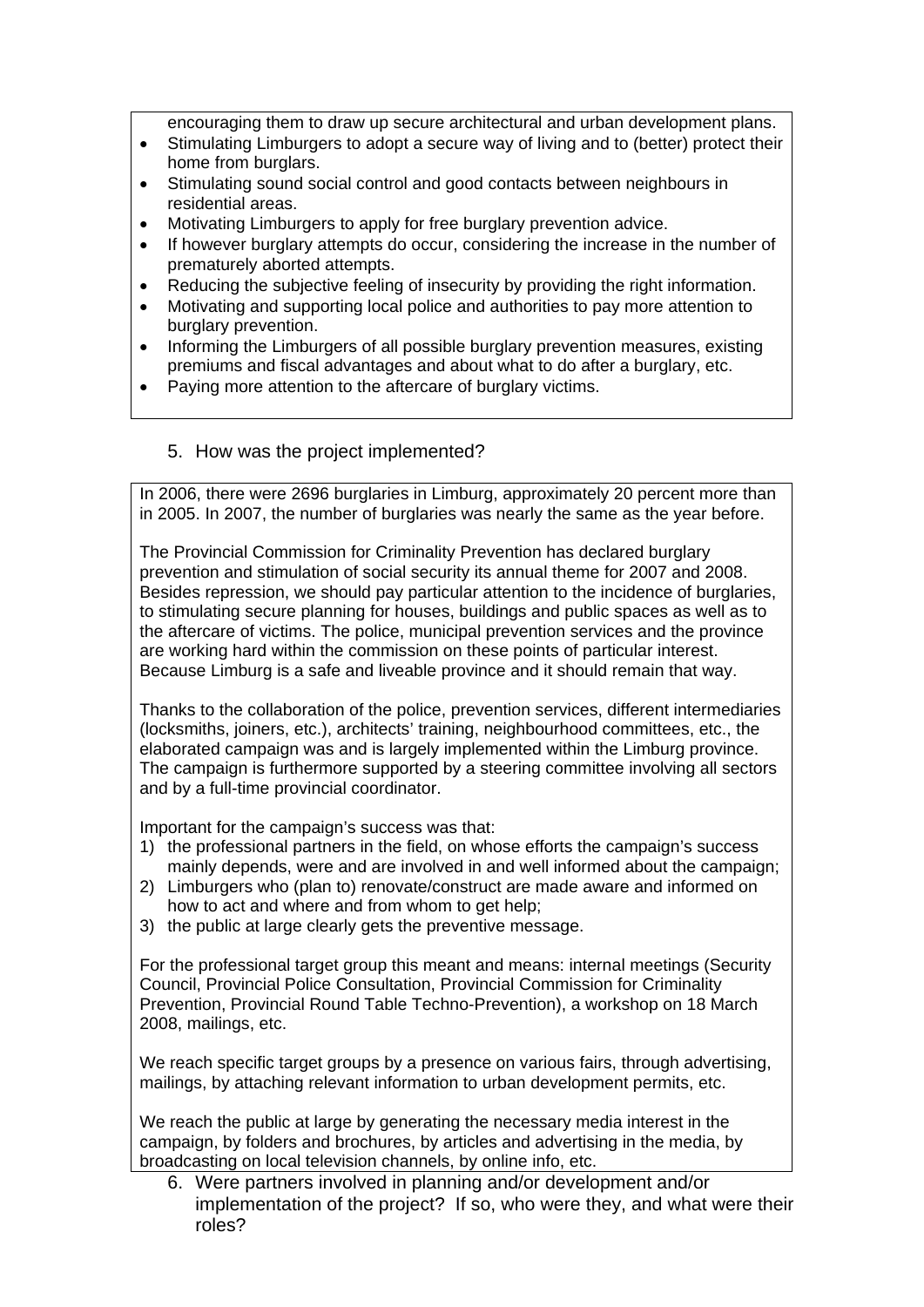To elaborate the project, all possible know-how within the Province of Limburg was called upon. The campaign was then developed in extensive consultation between:

- **The police:**
	- Local police: Beringen-Ham-Tessenderlo, GAOZ, Kanton Borgloon, Sint-Truiden-Gingelom-Nieuwerkerken and Tongeren-Herstappe
	- Federal police: CSD Hasselt and CSD Tongeren
- **Local prevention services:** Genk, Hasselt, Heusden-Zolder, Maasmechelen, **Tessenderlo**
- **Experts (for advice and testing):**
	- Locksmiths and joiners: technical advice
	- Communication bureau Tricolor: advice on communications and design
	- Provincial Round Table Techno-Prevention: testing
	- Provincial High School Limburg Department of Architecture: advice on mandatory training
	- 7. How did you build in plans to measure the performance of the project?

The project coordinator foresees a bi-annual follow up of the campaign's content.

The steering committee and the Provincial Round Table Techno-Prevention meet 4 times per year to discuss to what extent the formulated objectives have been met.

The following campaign-related results are followed up:

- the number of burglaries in the Province of Limburg;
- the number of aborted burglary attempts:
- the results of the design competition for architects' training;
- the number of requests for advice on construction plans and burglary prevention in and around the home;
- the number of neighbourhood committees participating in the campaign:
- the number of brochures and flyers distributed;
- the number of anti-burglary sessions organised;
- the number of times the provincial pool of qualified speakers was called upon;
- the number of times the info stand was loaned.

On a yearly basis a statistical follow-up and planning for the following year with existing, contributed and new initiatives is established.

8. Has the project been evaluated? How, and by whom?

About 2 months after the start of the campaign a first evaluation of the results is carried out during the meetings of the Provincial Round Table Techno-Prevention and the Provincial Commission for Criminality Prevention. These meetings consist of representatives of local authorities, police and experts. This evaluation is carried out through **objective assessments** (the quantitative aspect) and **subjective assessments** (the qualitative aspect). You will find the quantitative data in the subsection "results". The qualitative tests were carried out in the above-mentioned meetings and are also based on daily findings of the Limburg professionals involved in the campaign.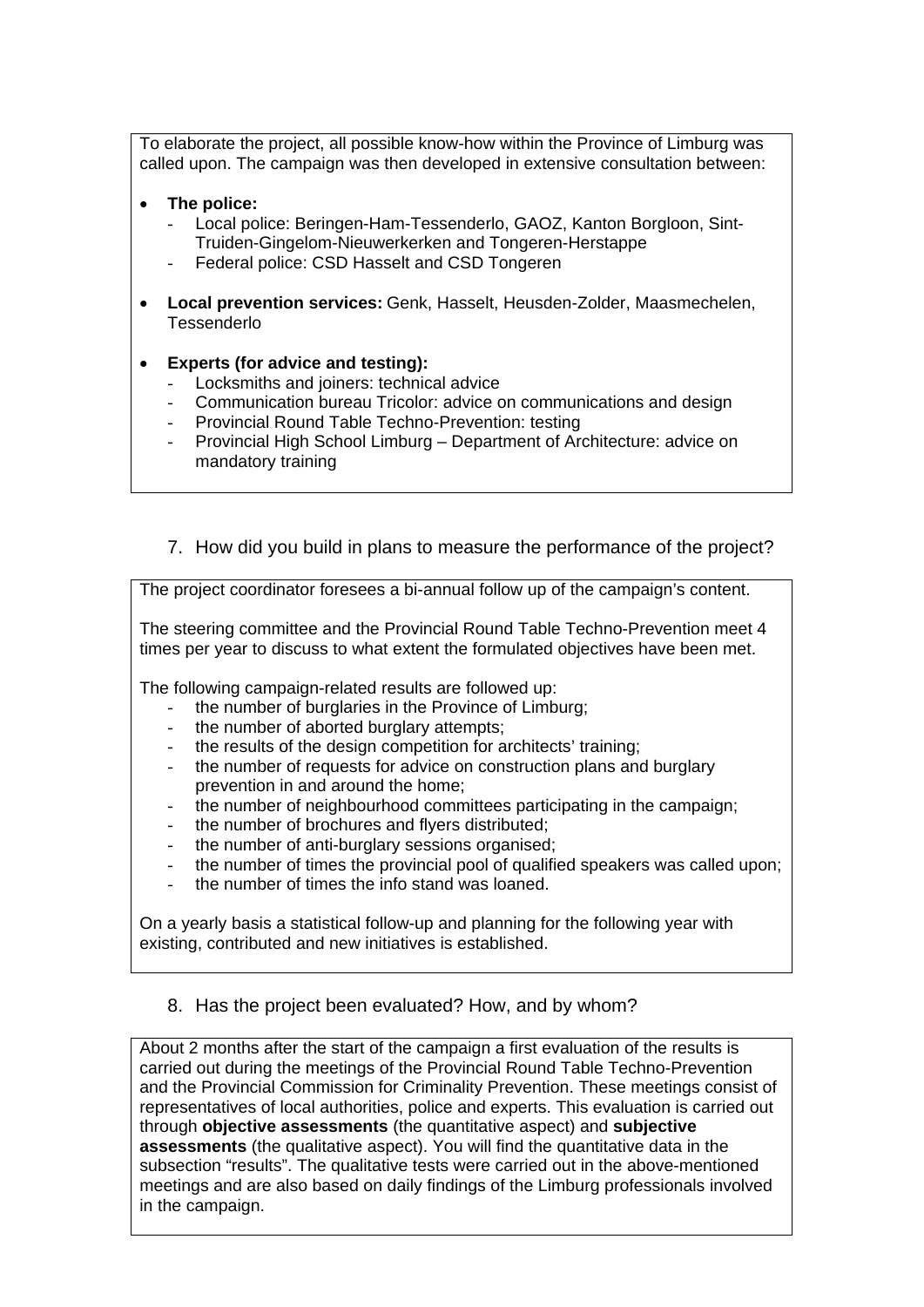Furthermore, a continuous quality control is carried out by the project coordinator on the basis of feedback from professionals and private individuals.

On the basis of this first evaluation, i. a. design and content of the neighbour folder was slightly amended after the second printing. There were also suggestions to intensively promote the campaign within specific target groups.

A second evaluation of results, among others of the number of burglaries reported in 2008 (in collaboration with the strategic analysts of both Limburg CSDs) is foreseen in January 2009. On the basis of this evaluation's results, the campaign's emphasis will possibly shift somewhat.

- 9. What were the results? How far were the objectives of the project achieved?
- **The number of burglaries in the Province of Limburg during the first 6 months** of 2008 fell by 12% as compared to the same period in 2007.

*Results April 2008 – August 2008:* 

- **The stimulation of sound social control:**
	- nearly 6,000 copies of the folder (with form for neighbourhood surveillance, sticker and key rings) were distributed (either directly or via various partners);
	- for example, most of the neighbourhood committees have distributed folders at barbecues, garage sales, etc. in the neighbourhood;
	- the sticker begins to appear here and there on Limburg letter boxes;
	- the folder and mainly the form for neighbourhood surveillance is a real success at anti-burglary sessions;
	- this year, there were anti-burglary sessions in 14 of the 18 police zones in Limburg or in the planning.
- **Local police and prevention services motivate and support:** 
	- To date the provincial pool of speakers was called upon 2 times a week;
	- The existence of the provincial pool now also prompted info sessions in communes and police zones where none were held before;
	- Another very positive result is that 2 communes which to date had no active techno-prevention adviser, have decided to train a staff member in techno-prevention due to the increased demand of their residents;
	- Many local police departments have anticipated the provincial offer by organising neighbourhood sessions here and there in Limburg in the fall;
	- At the request of the Provincial Service for the Elderly, anti-burglary sessions are now also directly publicised in all senior citizens associations in Limburg.

#### • **The Limburgers inform and encourage burglary prevention measures:**

- The provincial info stand was exposed during one week at the Limburg construction fair 'Bouwinnovatie'; as the stand is now more conspicuous and inviting than in the past, the number of requests for information and advice increased by approximately 25% as compared to previous years;
- The stand has been (since April 2008) loaned once a week:
- 5,000 copies of the brochure have been distributed and approximately 4,000 of the flyer;
- The brochure was hailed by various partners (i. a. locksmiths) as the "most accessible and user-friendly brochure for private individuals ever";
- The number of applications for a premium (in communes with a premium system) has increased according to the techno-prevention advisors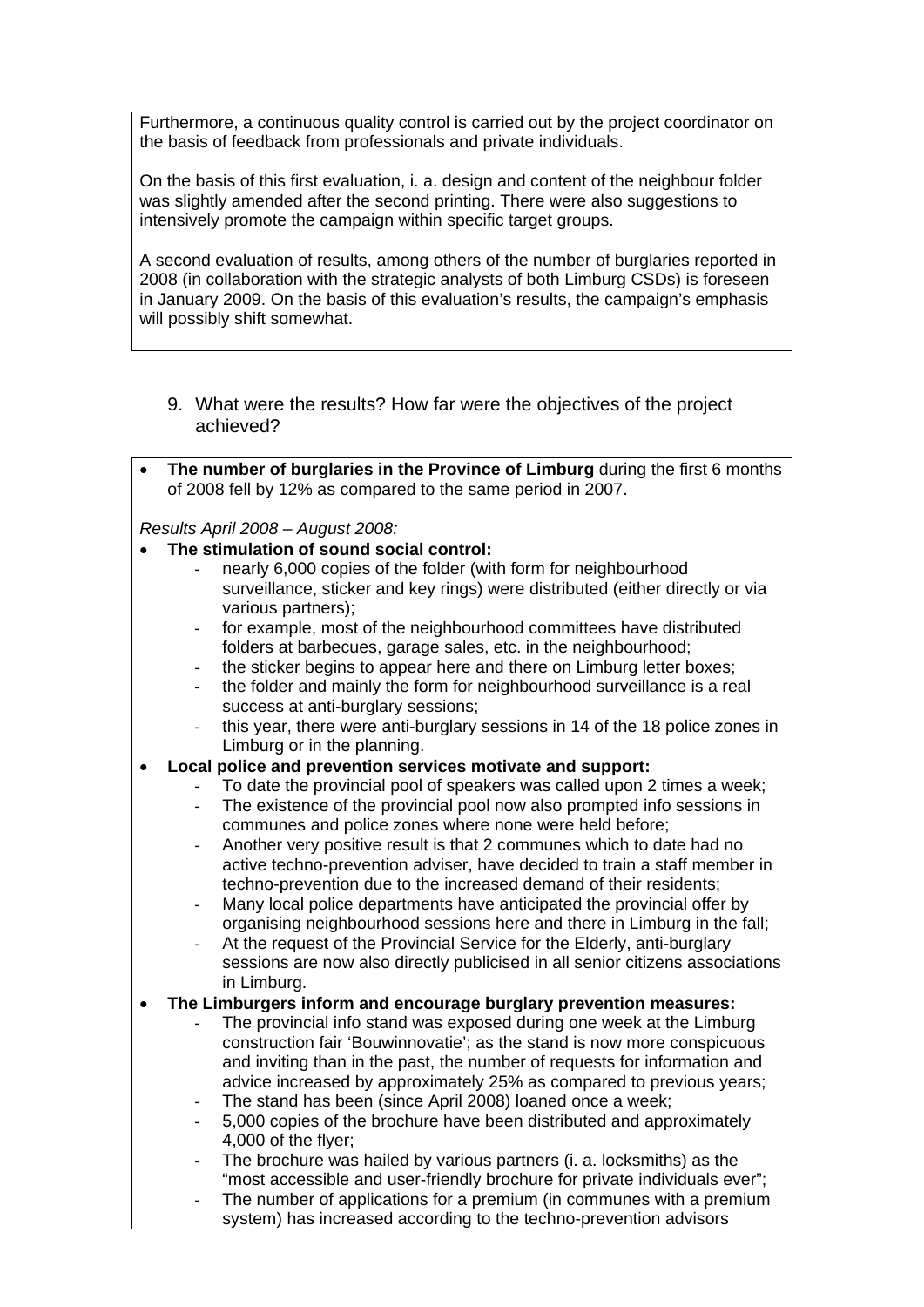concerned.

- **Teach future architects a proactive techno-preventive attitude:** 
	- The Limburg high-school for architects finally recognised the need to introduce 4 lessons on techno-prevention and social security – an important first step;
	- After publication of an article on the subject in the local newspaper, we received a whole lot of positive reactions from various quarters.
- **The Limburgers encourage requests for burglary-prevention advice:** the number of requests for advice has, according to assessments, increased on average by approximately 20% since the start of the campaign.
	- 10. Are there reports or documents available on the project? In print or on the Web? Please, give references to the most relevant ones.

All relevant documents and publications can be found online at [www.limburg.be/inbraakpreventie.](http://www.limburg.be/inbraakpreventie) They consist of a project summary, a folder for private individuals, a folder for neighbours, a flyer for private individuals, a form for neighbourhood surveillance, etc.

The training dossier for future architects is already available, but may be consulted online only as of the beginning of 2009.